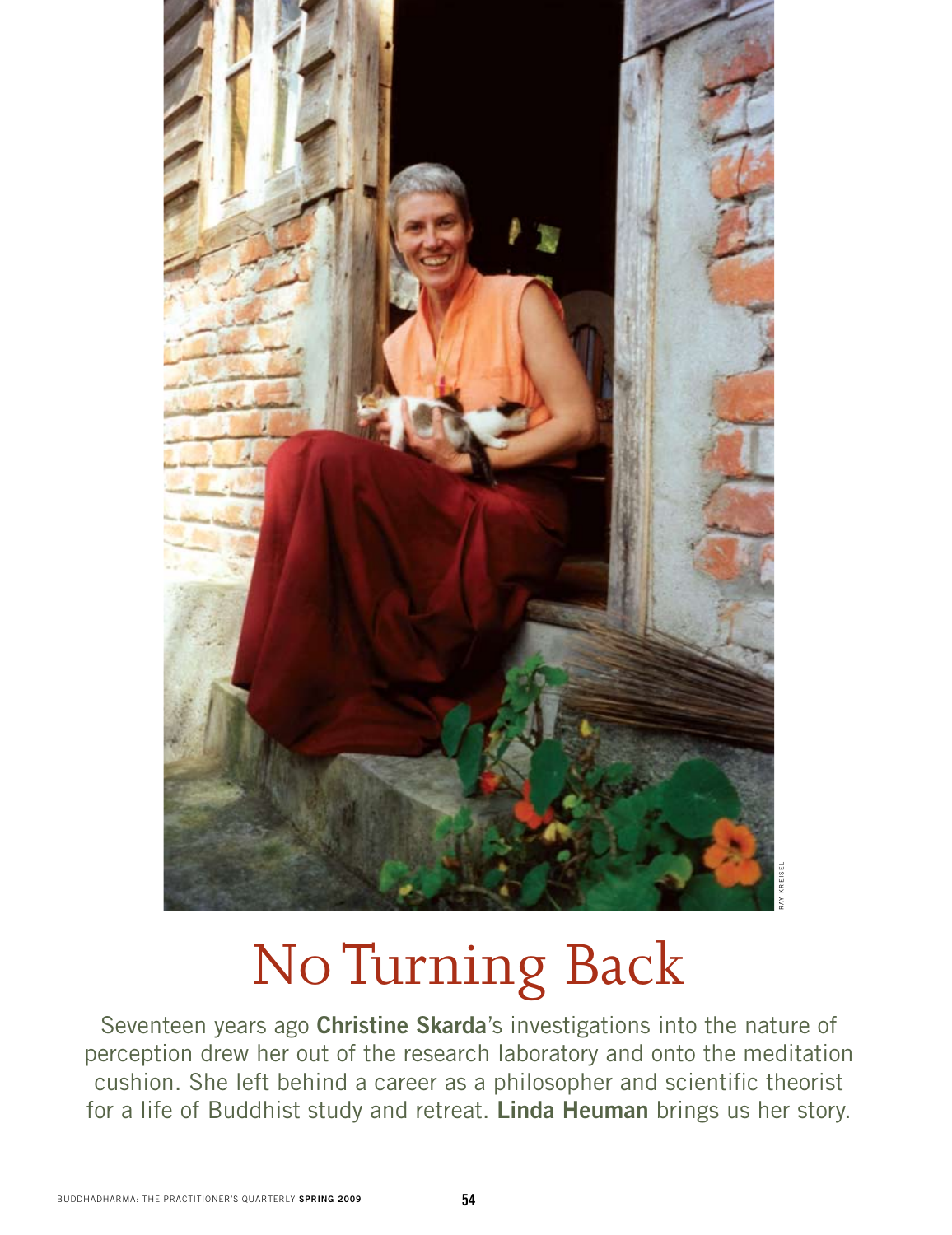

*Christine Skarda at her home in Berkeley before she was ordained.*

hat do you do when you are trying to meditate and the neighbors upstairs are having a dance party? Or the Grateful Dead is playing a concert a stone's throw from your cushion? "You get tate and the neighbors upstairs are having a dance party? Or the Grateful Dead is playstrategic and flexible," says Ani Christine Skarda, who completed her first retreat in a shared house in California's Berkeley Hills in 1995. When Skarda first met her teacher, the Dalai Lama, in India in 1992, he instructed her to undertake a long retreat, but he didn't say where. Instead of looking around for the perfect retreat setup, Skarda went back to her own house. She quit her job, put a Do Not Disturb sign on her front door and a message about her extended absence on her answering machine, then arranged for a friend to deliver groceries, and closed herself in. That lasted three years.

Skarda's Berkeley retreat laid the foundation for a meditation career that is now entering its seventeenth year. When she shut the door of her Berkeley apartment, she left behind a career as a philosopher of mind and prestigious international positions at the Husserl Archive in Belgium and France's École Polytechnique. Her colleagues must have thought she was dropping out.

But that's not how she saw it. Skarda had always been an intellectual boundary crosser; when the limitations of a field or a methodology came between her and truth, she leapt. In the early 1980s, Skarda was recruited for a landmark project with MIT and the University of California Berkeley that brought together experts from previously isolated fields to study intelligence. The Sloan project initiated collaboration between philosophers, linguists, computer scientists, psychologists, engineers, physicists, and anthropologists and was an important milestone in the birth of what is now known as the cognitive science movement. A self-termed "bio-philosopher," Skarda pioneered the then-unpopular position that to understand minds, philosophers needed to consider bodies—in particular, brains. Eventually her quest to understand the nature of mind propelled her into the neuroscience lab, where she spent five years studying olfactory perception in rabbits. By the

time she hung the Do Not Disturb sign on her apartment door and went into retreat, Skarda had published over a half-dozen controversial papers, together with a University of California Berkeley neurophysiologist, that challenged key philosophical assumptions underlying modern brain research.

I MET SKARDA, who eventually became my teacher, in 1995 in Bodhgaya, India, a mile from the site of the Buddha's enlightenment. We were both attending a dharma teaching by an Indian disciple of the Dalai Lama, Shri Dharmakirti, a tantric meditator renowned not only for his analytic mind and elucidation of emptiness, but also for his fearsome persona. On the first day of the teaching, I was cowering in the second row when he interrupted his discourse to defer to a tall American nun sitting in the front about a matter of philosophical terminology. Dharmakirti is thoroughly Indian; he has the blood of Sikh warriors in his veins. I had never seen him defer to anyone, especially not to a Westerner and certainly not to a woman. Who was this woman who answered him without blinking? I cornered her that evening at dinner.

Skarda told me that, like Dharmakirti, she was a full-time meditator. She was introduced to Dharmakirti in India, prior to beginning her Berkeley retreat. He gave her advice on how to study and practice emptiness and how to conduct her retreat. Now two and a half years later, her Berkeley retreat nearly finished, she had returned to Dharmakirti to verify her understanding.

Skarda likely imagined that Dharmakirti would quiz her in debate, but instead he drove her around in a jeep. She clung to the back seat while they hurtled through the streets of Gaya—mangy dogs flying out on their path, beggars closing in whenever they slowed, trash and dead animals lining the roadside. "THIS IS ALL PERFECT!" he yelled at her over the

Linda Heuman is a freelance journalist and photographer based in Providence, Rhode Island. She has been a student of Christine Skarda's since 1995 and is the webmaster for Skarda's online seminar.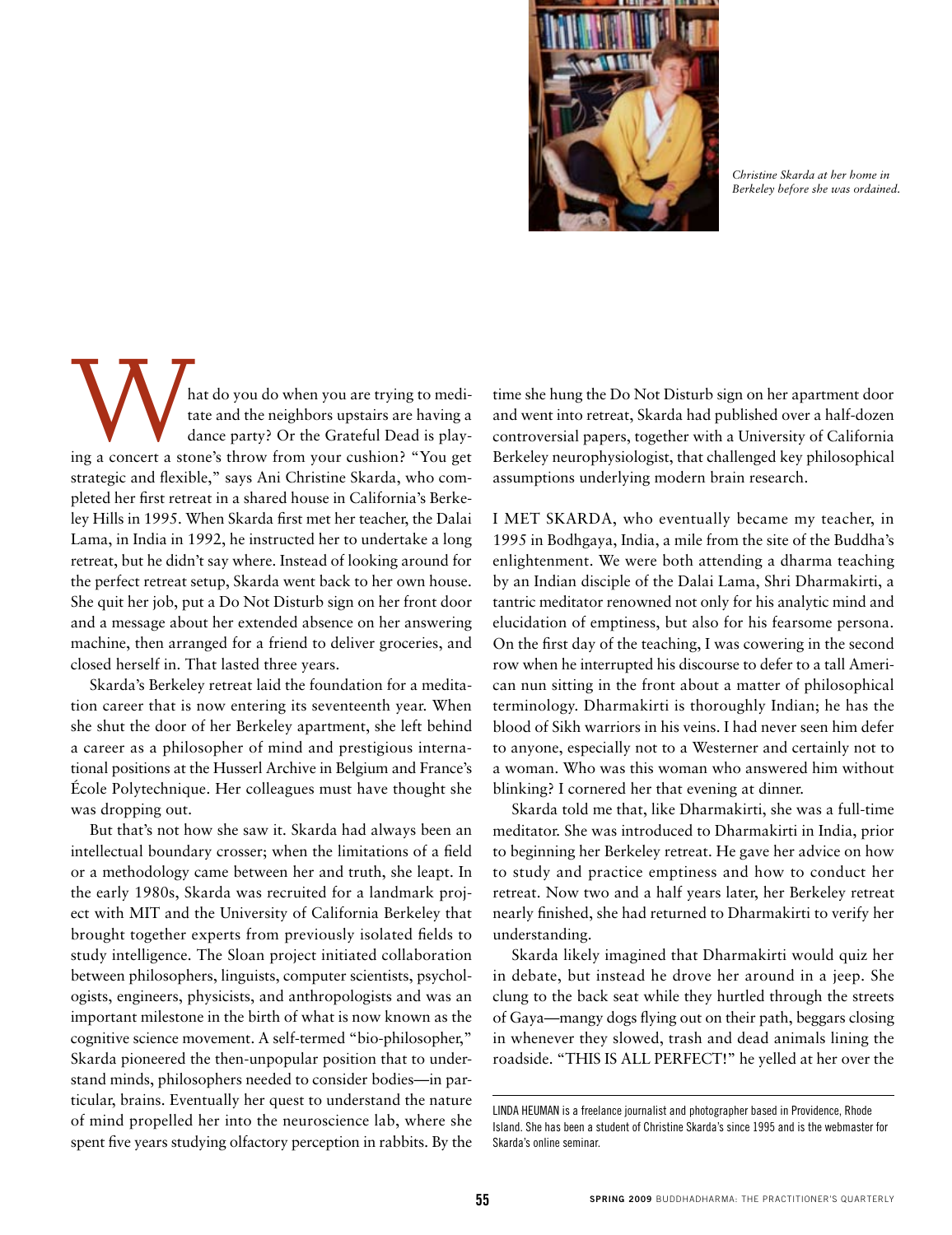*Skarda (left) teaching at the Maha Bodhi Stupa in Bodhgaya. (Writer Linda Heuman, center)*



roar of the engine and the pounding of the wind. "WHY?" Another day he hauled her to the train station, crowded with India's most destitute homeless. He paced up and down the platform, pointing to tracks stinking with human excrement and seething with rats. "Would you throw yourself in front of a train for your teacher?"

"I would," she told me later that day.

Ever since Skarda can remember, she knew she was destined to be a philosopher. It was an odd choice of vocations for a girl growing up in Appleton, Wisconsin. She didn't come from a community of the college bound. "It wasn't a goal that anybody else had," says Skarda. "There wasn't any role model for it or a person around me who would inspire me in that way."

Skarda persevered in her study of philosophy, completing first a BA, then two masters' degrees and a PhD in the field. Her interest focused on the mind, but she always kept a wary eye on the body. "Wherever I found minds, I found bodies," noted Skarda. "And wherever I found bodies, I found minds." There had to be a connection. Maybe the mind *was* the brain, thought Skarda. Maybe materialism is right. There was only one way to find out. She decided to study physiology.

During her Sloan postdoctoral fellowship at the University of California Berkeley, she got her chance. Skarda heard about a brain researcher at the university who was studying perception in rabbits. She crossed the campus and knocked on his door.

"There was Walter Freeman," Skarda says. "He had his feet on his desk with two different colored socks on and an iguana on the desk hissing at me. He was smoking a cigar. And there was a skeleton hanging behind him with a hat on." Skarda introduced herself and said, "I want to know how the brain works." Freeman laughed. "So do I! Sit down," he said.

Today it seems like a natural alliance—a philosopher of mind teaming up with a brain scientist—but in the early eighties it was an unheard of collaboration. According to Skarda, there were no brain scientists working in cognitive science yet. "It was radical," she says. "The brain was considered *irrelevant* to cognition." The interdisciplinary nature of the Sloan fellowship gave her flexibility to explore traditionally separate fields, and she brought her neuroscience findings back to her weekly cognitive science meetings. When Skarda's Sloan funding ended, Freeman created a postdoctoral fellowship for her in his lab and managed to convince Berkeley's dean of the science department to allow him to fund a philosopher on his grant. "It was a feat unheard of," Skarda laughs.

Freeman's lab was engaged in what was and continues to be a central project of neuroscience—understanding how the brain and the perceptual system create our experience. An entire world appears to us: trees and flowers, the taste of chocolate, the sound of children laughing. Trees, flowers, and the rest seem to be "out there," independent of us. How then do they get into our experience?

Skarda was examining the perceptual model that was dominant at the time in neuroscience. According to this model, scientists generally assume that the brain delivers our conscious experiences via representations. That is, the perceptual system is in the assembly business. It takes in discrete sensory stimuli (like colors or edges) and bundles that information into neural wholes that correspond to external objects. The trees and flowers we experience subjectively are neurological stand-ins for—representations of—the objective ones. This representational model still dominates in neuroscience today, although several decades of scientific research has failed to find these neural representations in the brain—either as single nerve firings, or as patterns of activities of groups, networks, or global masses of nerve cells. In fact, this "binding problem" is one of the fundamental problems of contemporary neuroscience.

In February, 1991, Skarda was working at home when she looked up from her computer and something remarkable happened. She rested her eyes on a flowering camellia outside the window and in an instant, she recalls, "everything turned inside out, and I saw that I had everything backwards." The problem she had been working for years to understand—how brains got into relationship with fundamentally independent external objects—was not a true picture of what actually took place; it was not the problem at all. Brains *weren't* internalizing objects. "I saw this embeddedness," Skarda says. "There were no breaks."

Suddenly Skarda understood perception in a whole new way. She realized her perceptual system was fooling her. "It shatters a state of relatedness into an illusion of independence,"

heidi dielmannHEIDI DIELMAN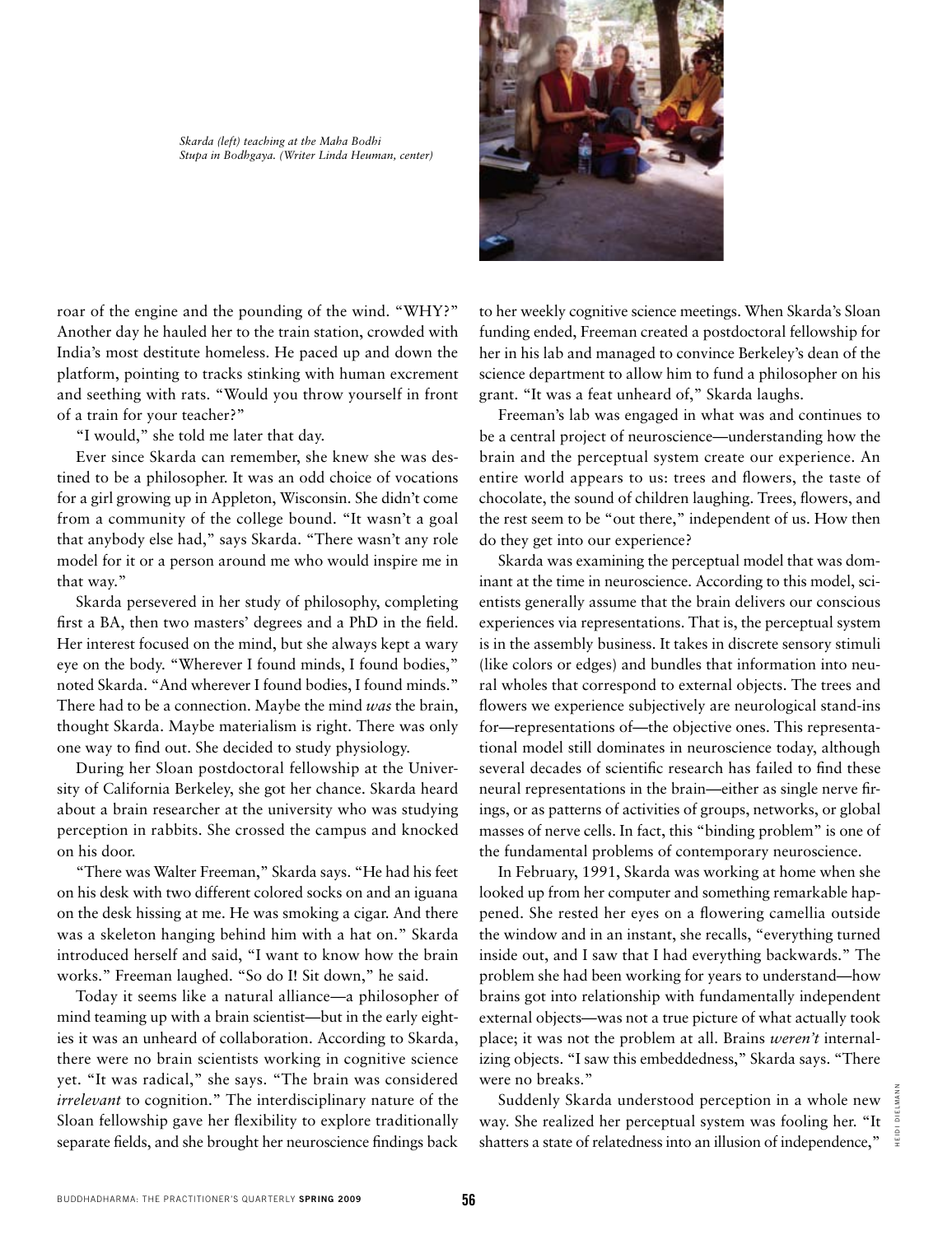After three years in retreat, she couldn't go back to science, to philosophy, or to living an ordinary life. She returned to India to once again consult with the Dalai Lama. "He was so pleased. He just kept saying, 'She's done it! She really did what I told her!'"

she explains. She and her fellow neuroscientists had been asking the wrong question all along. The real question wasn't, "How does the subject get into relationship with independent objects that it then represents internally in its perceptual system?" Everything was *already* in relationship; there *were* no separate things. The real question was, "How do we get the experience of separate subjects and objects at all when in reality there are no breaks? No breaks between objects and also no breaks between the subject and the object."

Walter Freeman, now a professor emeritus of neurobiology at the University of California Berkeley, says, "I've learned from Christine that [the model of representation] is not only unnecessary—it is confusing, obfuscatory, and a cloak for ignorance. There are no representations in brains." He adds, "This became a very important shift in paradigm. Christine is a real visionary."

Skarda explained her insight in a paper published many years later in the *Journal of Consciousness Studies*. 1 Her former colleague Eleanor Rosch, a professor of psychology and cognitive science at the University of California Berkeley, has included Skarda's paper in the course reader for her cognitive psychology class. Rosch calls Skarda's approach to perception "very radical." Traditionally, sensory physiology and psychology have approached perception as a bottom-up process, she explains. The body builds up and assembles the disparate information provided by the senses into conscious experiences. "Skarda's view is that the sense organs take in wholes and our neurons *break them down*. That is so different from the way it is viewed in any field," she said. "There are other people who are trying to bring meditative insights in some form into psychological theory and research, other people who are challenging that the external and the internal worlds are as separate as they may seem and are trying to reframe that insight in terms of our science. But this specific view (that the sense organs take in wholes) and the way Skarda interweaves physiology and philosophy, that is not happening [elsewhere]."

Skarda was beginning to push up against the limitations of scientific methodology. Science by definition only concerns itself with hypotheses that can be tested against objectively measurable facts. The seamless state of affairs that Skarda had

experienced, the state from which both subjective and objective realities emerge, was neither objectively findable nor measurable. Freeman explains, "The assumption that there is something unified out there is a hypothesis that [scientists] can't ultimately verify." Skarda was up against a wall with a whole new set of questions. "I didn't have any tools left," she says.

Soon after her insight, Skarda was visiting the house of a new friend. Browsing his bookshelf, she came across books on Buddhism. On a whim, she asked if she could borrow one. Her eye had been drawn to one text in particular, a translation of Chandrakirti's commentary on Nagarjuna's *Treatise on the Middle Way.* She brought it home and read it from beginning to end in a single sitting. "I knew that that view had something to do with what had just happened to me," she says, and she began to read more about Buddhism.

Later that year Sakya Trizin Rinpoche, the head of the Sakya tradition, came to town, and a Buddhist friend who knew of Skarda's developing interest in dharma invited her to come to a Manjushri initiation. Skarda went along, and after the initiation her friend told her to offer a *kata*, the traditional ceremonial scarf. Skarda dutifully filed in line with the crowd of Buddhists, who one by one made their offering, received a nod of Rinpoche's head in blessing, and moved on. When it was Skarda's turn, Sakya Trinzin interrupted the procession and reached out and grabbed her arm. "I know you!" he declared. "No. I'm sure you don't know me, Rinpoche," replied Skarda indignantly. "We've never met." She broke away and rushed out the door. "Slimy lama," she thought.

The following night, Sakya Trinzin offered another initiation. Skarda's friend encouraged her to come along, but Skarda had had enough. "I don't know what's going on anyway," she declined. That night, she got in her car to go to a class. She drove and instead of arriving at the class, she somehow ended up at the site of the initiation. "What am I doing here?" she asked herself. "I might as well go inside."

Once again, she took an initiation. Once again, she filed into line to offer a *kata* to the lama. And once again, Sakya Trizin looked up when she came by. "It's you again! I'm *sure*

<sup>1</sup> *The Perceptual Form of Life* by Christine A. Skarda, in the *Journal of Consciousness Studies*, Vol. 6, No. 11-12 (1999), 79-93.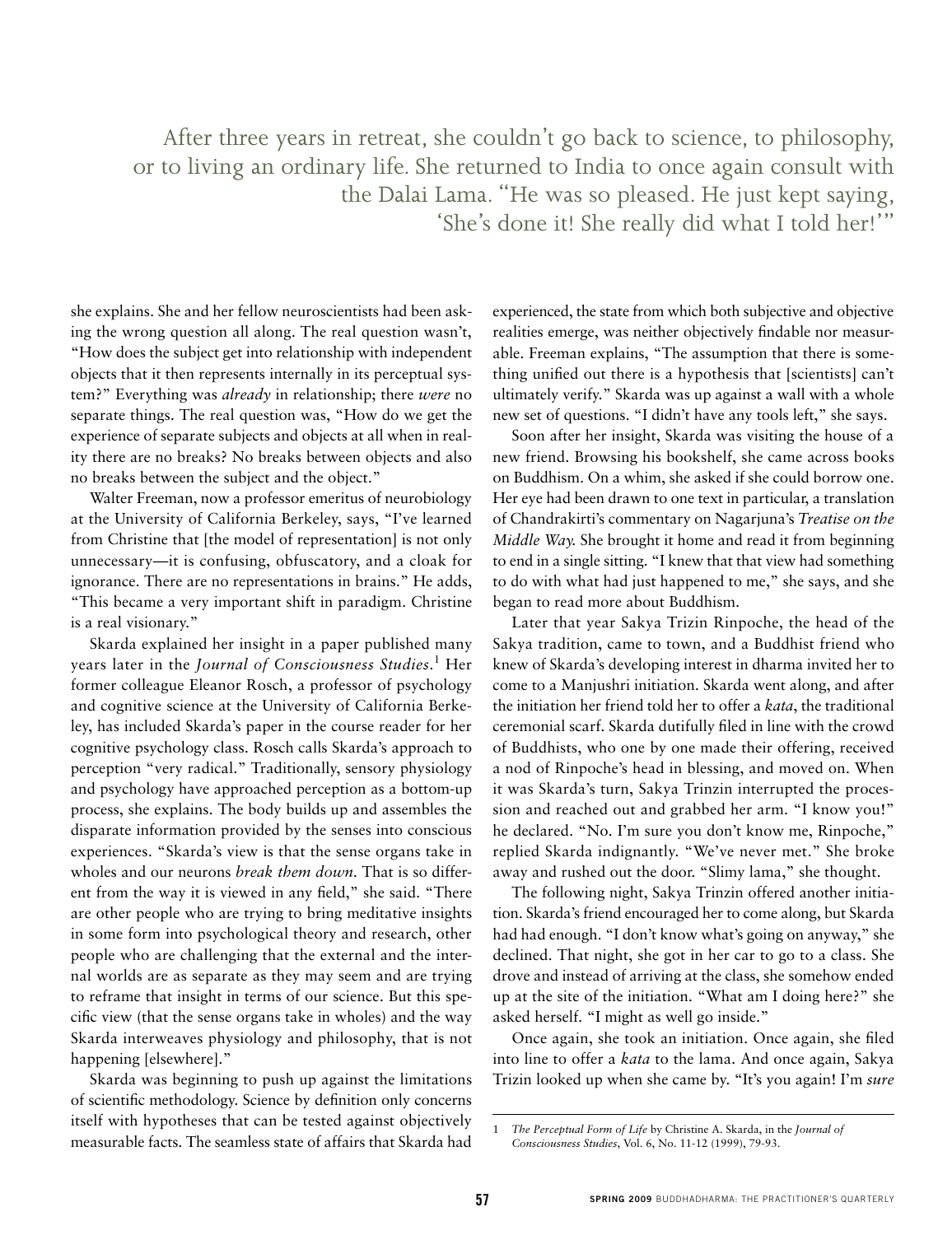I know you. What do you do?" As before, Skarda explained: "You do not know me. We've never met. You wouldn't know what I do." She turned to flee. But this time he sent a messenger to catch her before she got to the door. "Sakya Trizin Rinpoche wants to see you," the messenger said. "Can you come by tomorrow?"

"What could I do?" says Skarda, shrugging. She met with Sakya Trizin, and during the meeting she explained her intellectual work and the insight it had led her to. At the end of the meeting, he said, "Now I know why I know you." And then he told her to go to India to meet the Dalai Lama, the one person who could advise her.

So following Sakya Trizin's advice, in early 1992 Skarda flew to India. After trying for three months to get an appointment with the Dalai Lama, she was finally able to meet him



*Skarda with Chetsang Rinpoche in Dehra Dun, India, 1996*

privately. She relayed the story of the events that had led her to Dharamsala. He listened carefully and then gave her a formidable challenge: Go into retreat and study the entire Buddhist path—and in particular, study and practice the Buddhist doctrine of emptiness. "Focus on wisdom—you have really strong karma for this," he told her. During their entire meeting, the Dalai Lama stood gazing out the window. "He wouldn't look at me," Skarda recalls. "He kept turning his back." Skarda left in tears. "Here was Mister Lovey-Huggy and I got Mister Cold-Shoulder. I really didn't understand that at all."

On the plane ride home to Berkeley from Dharamsala, Skarda set her resolve. "This is it," she told herself. "I have no idea how, but I am going to do it." That May she hung the Do Not Disturb sign on her door.

Skarda recalls her first years in retreat as the most intense work she has ever done. "My mind hurt at night," she says. "I was sore from thinking and unthinking and rethinking through things. I was taking apart *everything*."

Two years into her Berkeley retreat, Skarda wanted to ordain. Her friend who had been delivering groceries mentioned that her own teacher, Chetsang Rinpoche, head of the Drikung Kagyu order, was visiting and she suggested that Skarda contact him. In September, 1994, Skarda took novice vows from Chetsang Rinpoche.

After three years in retreat, there was no turning back for Skarda. She couldn't go back to science. She couldn't go back to philosophy. And she couldn't go back to living an ordinary life. By that point she knew, "There wasn't any answer behind me. The answer was in front." She returned to India in the summer of 1995 to once again consult with the Dalai Lama.

This time, His Holiness looked her in the eye, took her face in his hands, and patted her cheeks. "He was so pleased," says Skarda. "He just kept saying, 'She's done it! She really did what I told her!'" Skarda told him that Chetsang Rinpoche had invited her to practice at a new retreat compound up the road from his monastery, Drikung Kagyud Institute, in Dehra Dun, India. "That's good," the Dalai Lama said, "because you need to sit and that is a tradition that sits. They *do* it, they don't just think about it." He encouraged her to go there.

Skarda returned to Berkeley and packed up her apartment. She found homes for her four much-loved pet birds who had kept her company during retreat. Then once again she boarded a plane to India.

Her new hut in Dehra Dun was tiny and basic: one long, narrow room—just big enough for a bed and a board she used for prostration practice—attached to a small low-ceilinged hallway and bath. She cooked in the hall crouching over a single-burner stove. As monsoon neared, the daytime temperatures climbed into the hundred and twenties. Skarda's unshaded cabin baked.

The compound consisted of several retreat huts, adjoined in pairs. Up to ten retreatants came and went. Some were doing a three-year retreat, so their only contact with the outside world was a hole in the wall where food was delivered. Skarda was the only Westerner in residence and the first woman. "That was awkward," says Skarda. "There was a lot of resentment." For example, whenever Chetsang Rinpoche left town, her food deliveries slowed down, became intermittent, then stopped. When food did come, the vegetables were rotten. One summer, no food came for three months. With no other choice but to break the boundaries of her retreat, she took a bus to town and did her own shopping.

Skarda did what needed to be done, and she still does. She's not one to care about what others might think. The nun's shirt she wears today is a cast-off from a monk who lives in Dharamsala. He couldn't wear it in public, because it wasn't the proper shade of yellow. The other Western sangha members were giving him a hard time. "Give it to me, I'll wear it," she said. "I don't see anybody."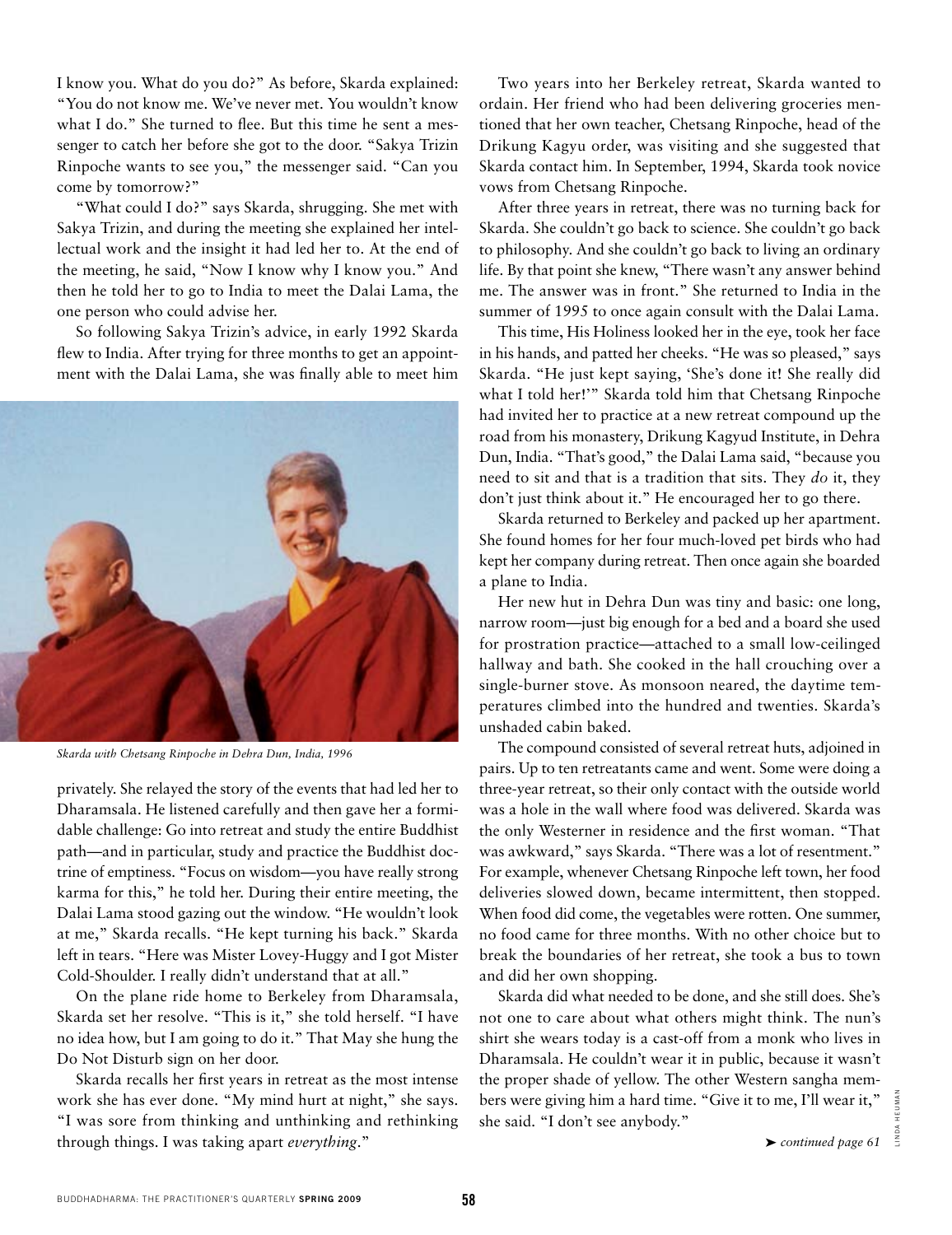## The Most Important Work You Can Do

Christine Skarda's advice for a successful retreat



**First, let go of the idea of a perfect retreat place.** There is no such place! After all, this is samsara, not nirvana.

When we think about doing a retreat, we tend to recall famous practitioners and want our retreat to be like theirs: done in perfect isolation, with no distractions, no interruptions, and filled with spiritual accomplishments. Sounds good, but this ideal comes from a selective reading of their actual retreat circumstances.

We remember the yogi Milarepa spending years alone in his cave but forget that he was often visited by robbers, hunters, demons, and—last but not least—his well-meaning sister, who wanted to reform him into a respectable lama! And Lama Tsongkhapa was pursued by the Chinese emperor, who wanted a court lama.

In our own retreat, we may not deal with emperors or demons, but our sister or brother may check on us, despite our protestations. Thus our first task is to make peace with reality. The real retreat is not created by circumstances but by the mind.

**How do we create a retreat mind?** Dedicate yourself completely. No wobbly intentions! *Before* actually starting, generate as strongly as possible the conviction that this is the best way to spend your time in this life. You will renew and strengthen this conviction during retreat. However, you must have it in place when you begin, or you will soon be doing something else. To generate conviction, study the life stories of great meditators and take inspiration from your own teachers, as they share their experiences.

Doing retreat is not a spur-of-themoment decision, say after attending a teaching on a great practitioner and deciding we must do the same. After a few days in retreat, this "teaching high" abates and we lose our way. The problem is not that we are inadequate, only that we did not prepare by doing our homework.

**A retreat mind has a sense of renunciation.** It's important to understand the benefits of retreat and to view the ordinary way of living in the world as basically meaningless. This insight requires study and may take years to develop. The starting point is Buddha's most basic teaching: the four noble truths. If we do not understand the nature of suffering and its pervasiveness, there will come a time when the well-meaning sibling will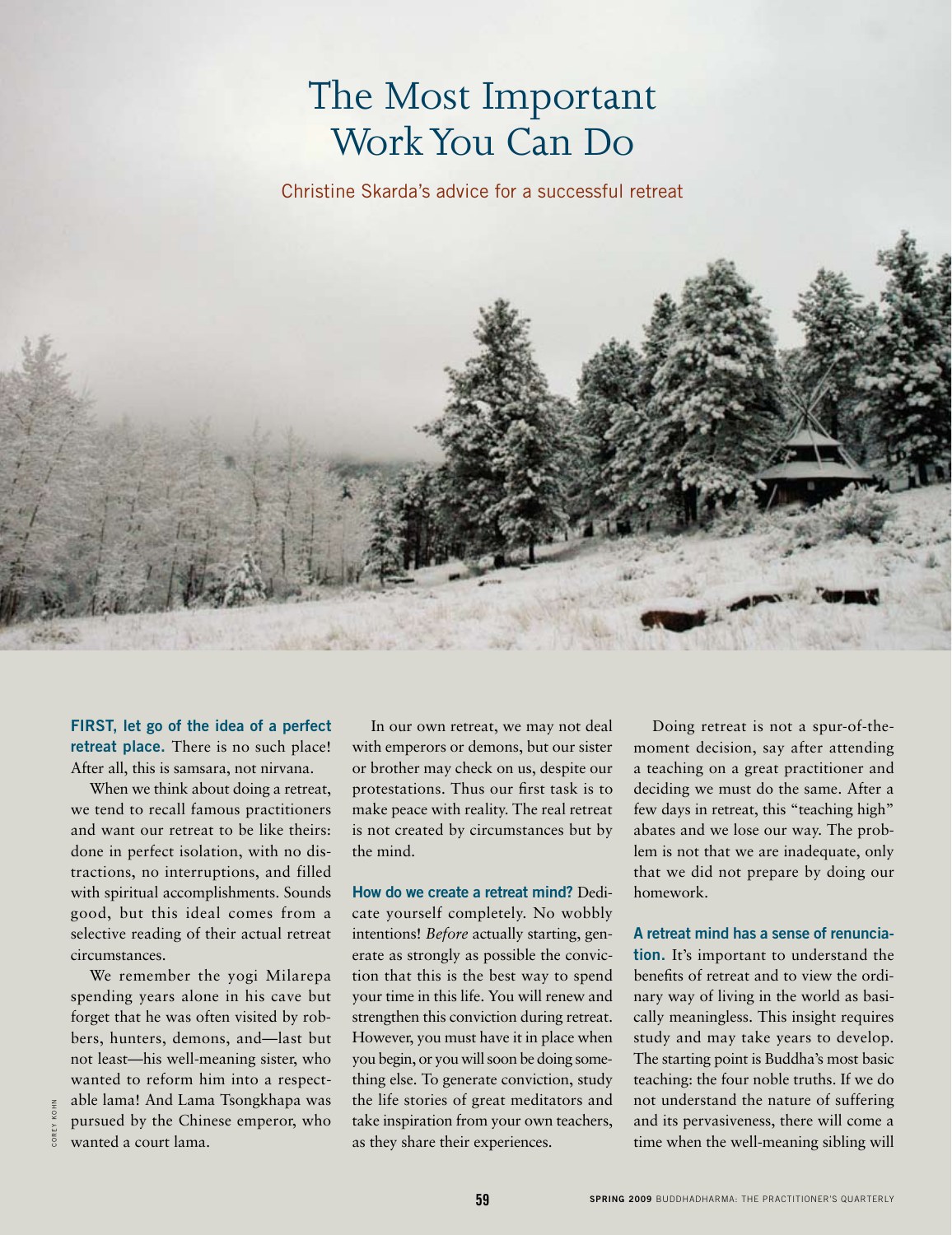visit and convince us that we are wasting our time.

Milarepa was not swayed by his sister because he was a genuine renunciate. He knew that what his sister was holding out to him as a worthy goal was actually unsatisfactory. His songs are the songs of a person who deeply understood the four noble truths. No one could shake his renunciation because he knew there was nothing else worthy of his effort. We, too, must study and contemplate the Buddha's teachings before rushing off to retreat. Milarepa did not study them *after*  Marpa walled him in. Milarepa developed renunciation and *then* did retreat. There is a profound lesson for us here.

**Generate humility.** Although we look to the great practitioners for motivation and inspiration, when we model ours lives on theirs, there is a danger that we might begin to view ourselves as their equal. Imagining ourselves to be modern-day Milarepas could be fatal for us and our retreat. Remember at all times, we are ordinary—albeit ordinary people trying to do something extraordinary. It is the activity that is extraordinary, not us. And don't let anyone convince you otherwise.

Without this accurate vision of ourselves, we might skip practices we consider "too basic." As a result, we would lack the required foundation for later practice and reach a dead end. Then it is easy to get discouraged, believing meditation is not the solution to suffering that we thought it was. We fault the practice, when in fact the real problem is how we are practicing. It's a bit like trying to graduate from college before learning how to read, then blaming the college for our failure.

A lack of humility can also lead to severe mental and physical illness. Meditative retreat is perilous. A set of practices that can transform ordinary mind and body into the mind and body of a Buddha is a powerful thing. Practitioners who have enormous egos but little preparation and experience often end up mentally destabilized and/or physically ill. I have seen practitioners develop problems ranging from severe wind diseases to actual psychoses. You might have severe bodily pains, you might not sleep well or at all, or you might lack focus or feel distraught, angry, or miserable. It can become difficult for you to be around other people. Once ill in this way, it takes a long time to recover. Not only does retreat then become impossible, but even ordinary living becomes a burden. No wonder we are urged to remain close to our teachers, who never seem to tire of reminding us how ordinary we are!

**Get advice and instruction from a qualified teacher.** We need the advice of teachers who have actually done long retreat, not those who have simply read about the process from texts. We can read the texts ourselves, but we can't read between the lines: what it is like to do the practice; how we should feel or not feel; how to know when we are pushing too hard or not enough; when to move on to the next step. This information is not in the text. It has always been passed directly from teacher to student. The texts are generalized instructions; our teacher personalizes the instructions for us. We really do need a teacher.

**Start modestly.** Begin with short retreats. A weekend is a "long retreat" if you have not done one. You have to get used to being alone—forty-eight hours can be a long time. For beginners, it might be helpful to start with a couple of other people to help motivate and pace one another. Take frequent breaks and get enough sleep.

**OK, I'm in retreat. Now what?** If it's noisy outside, do you wear earplugs or grit your teeth and press on? If you become too tense, too tired, or distracted, don't force yourself to sit and do focused meditation. It won't work. Get up and read or take a walk or do your laundry. Or maybe try another meditation instead: repeating mantras or generating compas-

sion. The important thing is not to try to do the activity that you found impossible. It's a matter of common sense: if it's not working, don't do it.

**Compassion, compassion, compassion!** 

The stronger your sense of compassion, the better your retreat will be. For this reason, I find having a pet around very helpful. A pet forces us to think of its needs, and this is very helpful when we are only thinking of ourselves and our retreat.

If you want to remain in retreat for a long time, you need to develop an enormous sense of compassion. Staying in retreat for years is impossible if you are doing it only for yourself. After some time, you'll leave, convinced you are needed "out there" and that remaining in retreat is selfish. This feeling that you are being selfish happens if you don't incorporate all other beings into your retreat from the start.

If you are doing retreat only for yourself, you'll run out of steam after a few years. It's hard work, day in and day out, with no vacations. It becomes too demanding and too lonely. But if you are doing this work for all others who presently cannot do it for themselves, others who need you so they can stop suffering, you gather courage to go on. Compassion is the key that keeps the retreat door locked until the goal is achieved.

**Always focus on the basics, no matter how advanced your practice.** Dedicate and accumulate merit. Review fundamentals so they become ingrained and continue to until your automatic reactions become dharmic ones. Take refuge inside your retreat hut to strip away habits that trap you in samsara and replace them with responses befitting a Buddha. The walls protect you in your nakedness while you develop that buddha body, that buddha mind. You are not escaping the world; you are getting ready to fully embrace it. This is the most important thing you have ever done, the most important work you can possibly do. Don't ever give up.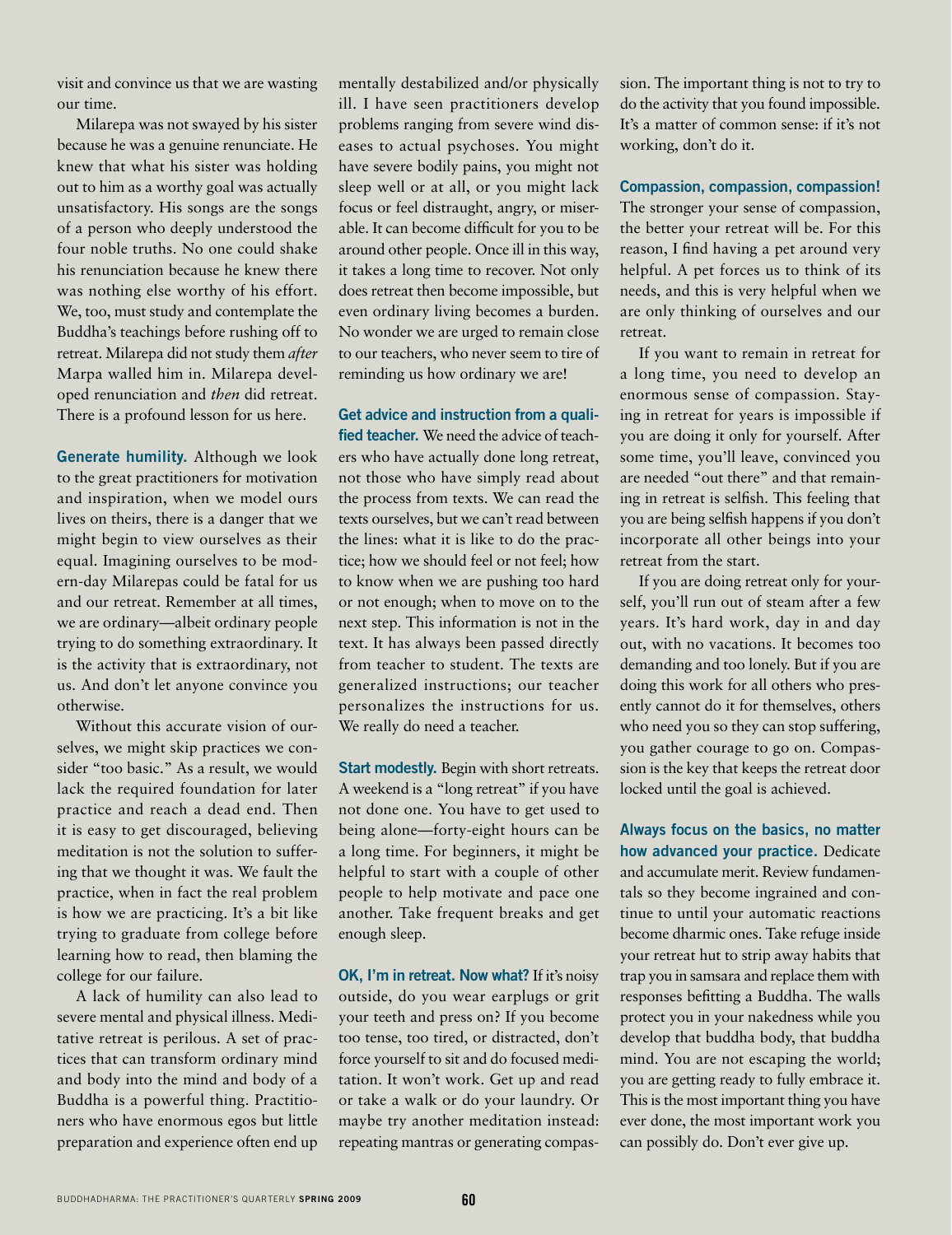## ➤ *continued from page 58*

A handful of students found their way to Skarda, and after six years at Chetsang Rinpoche's center, she moved to Darjeeling with one of her students. They rented neighboring huts on an old British estate where they shared a kitchen and worked out a system to avoid seeing each other for months at a time. Her ten-by-twelve-foot cabin had a magnificent view of Mount Kanchenjunga, the third highest peak in the world, but was so drafty that the wind through the walls blew

us. "It's always something. If it isn't the water pipes breaking, it's the electricity going out. If it isn't the electricity, it's getting sick. Or I get snowed in and can't get to town. Or I'm meditating and think I've finally got this wonderful quiet place when a helicopter buzzes by and nearly hits the roof of my house."

Skarda's ex-colleagues invite her to speak; her students request her to teach. She lectured twice last spring: at a conference on the nature of objects at the Getty Research Institute, and at a conference on religion and cognitive



*Skarda in front of her retreat hut in Darjeeling, India, 2004*

out candles on her altar. In the winter, they didn't need a refrigerator; the food froze on the table. According to Skarda, her studentneighbor used to joke that their huts were so basic "the spiders, slugs, and scorpions who crawled through didn't even know they were inside."

After seven years in Darjeeling, Skarda realized India was taking a toll on her health, and she returned to the United States. Today she lives in Northern California in a primitive cabin on a remote hilltop. She grows her own vegetables and rattles her Honda Civic down a dirt road into town when she needs groceries. With just a cat named Ms. Kitty, a kitchen full of mice, and the occasional snake or scorpion for company, she streamlines and simplifies her life to free up time and energy for thinking and practice. Has she found the perfect retreat setup? "There's no such thing," she reminds

science co-sponsored by the University of California Berkeley and the Graduate Theological Union (during which she also participated in a panel discussion with Rosch and Freeman). She has also taught public dharma courses in both India and the United States.

Skarda is reluctant to disrupt her practice routine for even these activities. Nonetheless, last year she acquiesced to persistent requests to experiment with online teaching. Last March she launched a yearlong web seminar. Without leaving her cabin, each month she delivers a dharma talk via her cell phone. A course moderator records the calls digitally and then posts the talks to an online forum, where students download, transcribe, and discuss them. (Skarda herself doesn't have Internet access.) Over three dozen practitioners participate, spanning continents from Australia to Europe to America.